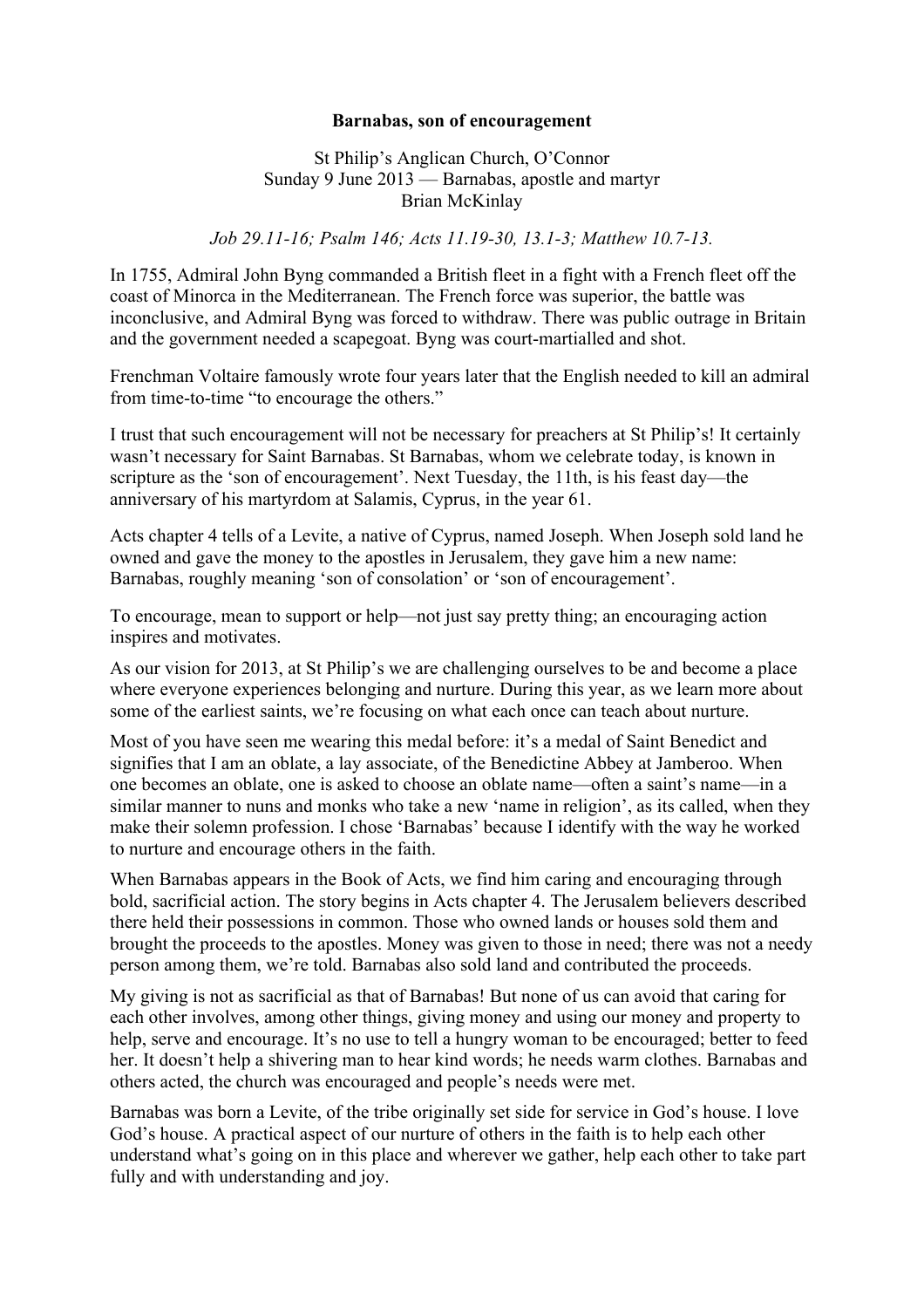We next read about Barnabas in chapter 9. Saul, who had previously persecuted the church, was radically changed on his Damascus journey and now believed in Jesus. The leaders of the church in Jerusalem were remained understandably nervous and wary of Saul. They met with Saul only because Barnabas vouched for him. We don't know why Barnabas did this, but there may have been no "apostle Paul" if he hadn't.

Barnabas believed in the power of the Gospel for change. His sponsorship of Paul is an example of openness, bringing the new convert into the fellowship of believers. It's a joy to help newcomers become welcome and connected. Once again, this is caring and nurturing, through simple but faith-filled action.

Now we come to today's reading from Acts, chapters 11 and 13. When the apostles heard of the growth of the church in Antioch—among both Jews and non-Jews—they sent Barnabas to check on things and create a connection between the new believers and the Jerusalem leadership.

Barnabas chose not to work alone; he sought out Paul to assist him. They worked together for a full year. (Acts 11:25, 26) Barnabas made an opportunity for Paul's gifts and leadership potential to flourish. It was not enough that Saul—now called Paul—was accepted in the church; it was time to put him to work. Barnabas was a church builder; a team worker, and a collaborator in ministry. He saw how to nurture and develop Paul's ministry and he acted on what he could see.

In Antioch and elsewhere in the early church, the Jewish Christians disagreed with each other about whether and to what extent the Gentile believers needed to conform to the Jewish laws. There was a special gathering of leaders in Jerusalem to discuss the question—known to history as the Council of Jerusalem. Barnabas and Paul convinced the leaders that Gentiles, non-Jews, should be allowed into the Christian community without circumcision or adherence to Jewish dietary laws. (Acts 15; Galatians 2)

Barnabas knew that the church's mission is universal. He brought together Greek-speaking converts and believers of Jewish origin. He worked in what today we call 'cross-cultural ministry'—in evangelism and church building. Barnabas knew what was the right and godly thing to do to bless the church and the Gentile believers. So he did something about it travelled to Jerusalem with Paul to submit their proposal.

Barnabas and Paul always respected each other, but they didn't always agree. John Mark, a young disciple, had disappointed Paul, and Paul did not want to take him on their next journey. Barnabas disagreed with Paul and wanted to give John Mark a second chance. The disagreement was so strong that Paul and Barnabas separated. Paul wanted to get on with the job of evangelism and church planting, with nothing in the way.

To Barnabas, to teach and mentor the young man, John Mark, was also important. This too, is nurture through action—teaching others in practical ways and leading by example. It took courage for Barnabas to defy Paul and give the young disciple another chance to grow in ministry.

Barnabas is named as an apostle. (Acts 14:14) Nevertheless, with time, Paul became more prominent than Barnabas; instead of "Barnabas and Saul" (Acts 11:30; 12:25; 13:2, 7) we begin to read of "Paul and Barnabas". (Acts 13:43, 46, 50; 14:20; 15:2, 22, 35) I have seen people I have helped as new and young Christians grow into positions of leadership where I have been under their authority. I have found this not a humiliation but a joy.

Barnabas could have chosen to cling to his seniority. Instead, he did as he had done from the beginning. He saw a need and then did whatever it took. This time, the nurturing way was